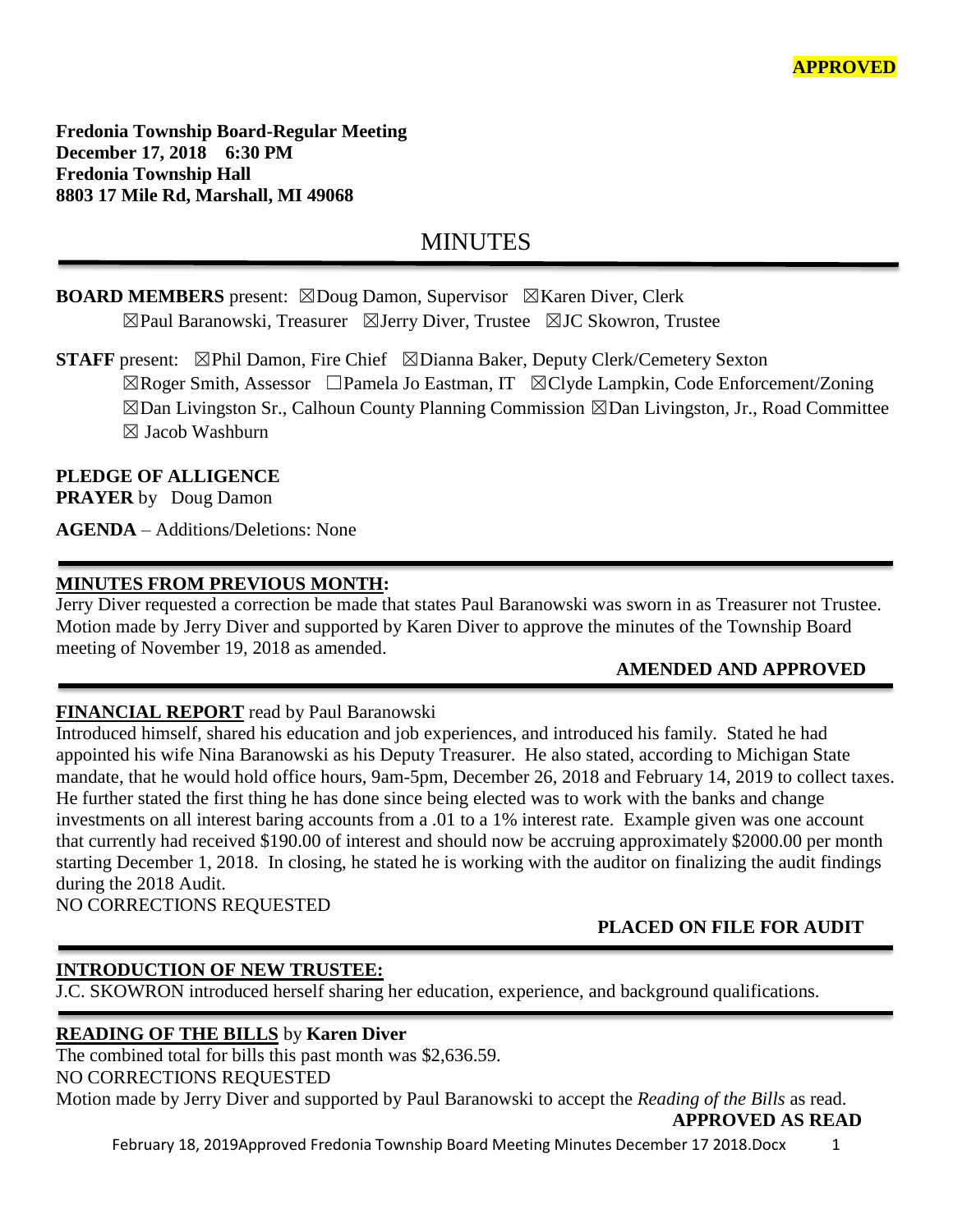## **CORRESPONDENCE:** None

## **PUBLIC COMMENTS FOR ITEMS ON THE AGENDA:**

Cindy Thomas expressed her concerns about the Sewer Contract. She strongly suggested that the wording in Bullet #14 be challenged. It currently reads *the city reserves the right to require said user and the township to sign*. Cindy believes if we agree to this we are giving the city the absolute right to control properties in our township for the 25 years of the contract. She also expressed a concern about the Resolution of the Sewer Funds stating that she hoped the board would be cognizant of the fact that only certain township residents paid into the fund and she feels they should be the ones given the monies and not the public in general.

### **REPORTS:**

**Fire Department**: Fire Chief Phil Damon reported that there were 12 fire runs and 5 medical runs for the month. The month's training included Respiratory Emergencies and Hazardous Materials Emergencies.

**Zoning:** Clyde Lampkin reported there were no Zoning requests for the month. He did get one call from the 10,000 block on 13 Mile Road about removing an existing modular home and replacing it with a larger unit. He has an appointment to visit the site to make preliminary measurements to ensure this work is in compliance with code and the property owner is within his rights as the new unit's width is one foot longer than the existing foundation. He also received multiple calls requesting property classifications/verifications on properties that are either being sold or bought.

**Ordinance Enforcement**: Clyde reported he is still working with a couple owners on Wildwood Drive. The owner at 11306 Wildwood Dr still has a rubbish issue. The home owner promised she is getting a dumpster in the next couple weeks. Clyde advised her he is going to issue them a letter giving her 30 days to get it cleaned up. The other owner, also on Wildwood Drive, requested a year extension to have more time to get the cleanup done. She is elderly and won't be doing it herself so Clyde is giving her an extension which amounts to 180 days from the original request date which gives her into May to get it done.

**Library**: No Report.

**Cemetery**: Nothing to Report.

**Electrical Inspector:** Doug Scott was invited to the meeting to introduce himself and meet everyone. He replaced Dave Cunningham and has been with Fredonia Township since January 2018. He stated that he has been in the electrical field for 42 years and shared his various work locations, experience, and such.

**Planning Committee**: George Crandall reported that the next meeting would be on January 10<sup>th</sup>. Jerry mentioned that JC Skowron would need to attend that meeting and Doug informed everyone that JC would become a member of the Planning Commission going forward. Doug also mentioned that next month the board needs to approve the Planning Commission people. The township will begin following a rotation schedule so that everyone's terms do not expire at once. Rotation will be as such: 2 on for 3 years, 2 on for 2 years, and 2 on for 1 year.

**IT Department**: Pamela Jo Eastman was absent but had provided Doug with her report which he read. Pam posted the Cemetery Cleanup schedule on the website and performed general website maintenance & updates. She worked on automating forms for Clyde – she is waiting for a response from Clyde at this time.

February 18, 2019Approved Fredonia Township Board Meeting Minutes December 17 2018.Docx 2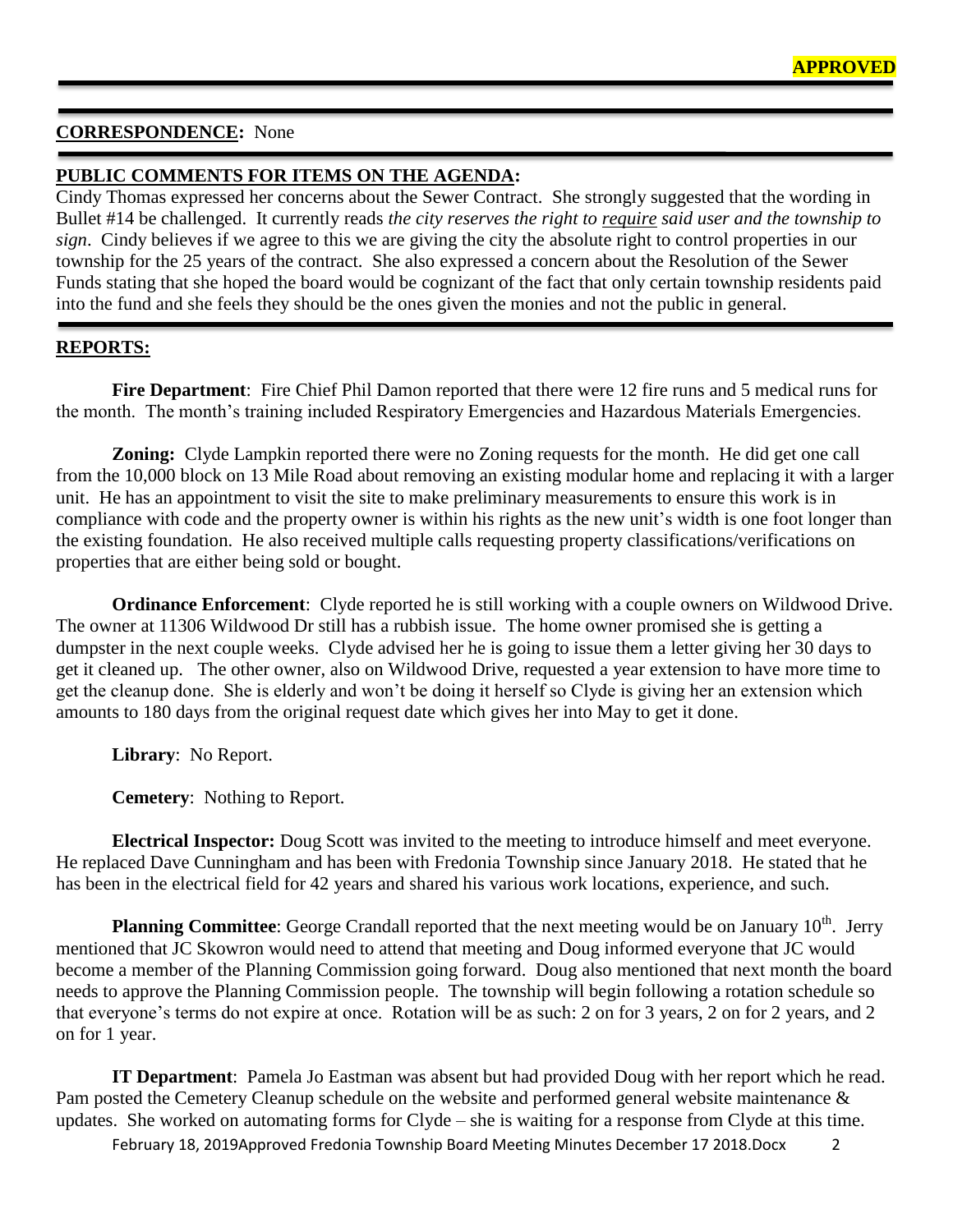She has also been working with Karen and Dianna on automating some of their forms and work – right now that is the automating of Board Meeting Minutes and online Hall Rental reservations. She is also working on more township history articles. The time spent equaled 131 hours which would figure to be at a rate of \$1.91/hour minus gas/vehicle expense/mileage for 11 round trips to the Hall.

**Calhoun County Planning Commission**: Dan Sr. reported that the November meeting was cancelled.

**Road Committee**: Dan Jr. reported there is nothing new. The next meeting is February 5<sup>th</sup>. He also stated he has had positive contact with the new Road Commissioner and is quite impressed so far.

#### **Old Business:**

**Sewer Contract:** Doug explained what the city wanted to do was "we approve based on their approval tonight, and they would approve based on our approval tonight; which means if all approved then the city clerk and Mayor would sign the contract and our clerk and supervisor would sign." Doug opened the floor for discussion keeping in mind Cindy Thomas' concerns (spoken under Public Comments for Items on the Agenda). There was much discussion on the subject and it boiled down to two main concerns -- the wording in Bullet 14's language requiring the said user and township to sign hence affording the city control over certain township properties AND the 25 year term length of the contract. Motion made by Jerry Diver and supported by Karen Diver to table the approval of the Sewer Contract and send it back to the attorney to re-evaluate the language in Bullet #14 and the 25 year length of time of the proposed contract. **MOTION CARRIED - TABLED UNTIL READY**

**APEX:** Doug stated that in last month's meeting Pamela & Roger were going to bring something to the December meeting. They are working with Lee and Assyria Townships and they are not ready. Doug suggested tabling this item until ready. Motion made by Jerry Diver and supported by Karen Diver to table APEX discussion until ready. **MOTION CARRIED - TABLED UNTIL READY**

**Board of Review Appointments:** Doug reported that it's time to reappoint them and that Greg Karns resigned. We still have Dan Livingston Sr. and Andrea Boughton on board. Last month it was discussed to appoint Tambria Leonard and Genie Rogstad volunteered to be an alternate. Motion made by Jerry Diver and supported by Karen Diver to appoint Tambria Leonard, Andrea Boughton, Dan Livingston Sr., and Genie Rogstad as the Alternate. **MOTION CARRIED**

#### **New Business:**

**Property Maintenance Code:** Clyde presented a \$54 booklet about PROPERTY MAINTENANCE CODE. He explained that it contains definitive guidelines and information for enforcing township ordinance codes and he would like to see its use adopted for use in the township in lieu of our antiquated ordinances. Doug stated that the attorney is currently working on providing us his recommendations for updating our Planning and Zoning Ordinances. He plans to have them ready for us by December 31<sup>st;</sup> hence the documents should be available to the Planning Commission for their next meeting. Dan Sr. stated the board needed to exercise due diligence and get the proposed ordinances to the Planning Commission for citizen input. He cited concerns such as having an unelected employee writing tickets and questioned just how many townships of our size even perform code enforcement such as discussed here tonight. Doug will be talking to the attorney and make sure he is aware of and considers use of the PROPERTY MAINTENANCE CODE content in his recommendations for the new ordinances.

**Resolution for the Sewer Funds:** Doug stated that the Resolution was printed out by the attorney and that there was passed discussion on how to get the monies back to the people that paid it. A difficult task considering some have moved or passed away. However, the attorney says there is a state law that

February 18, 2019Approved Fredonia Township Board Meeting Minutes December 17 2018.Docx 3